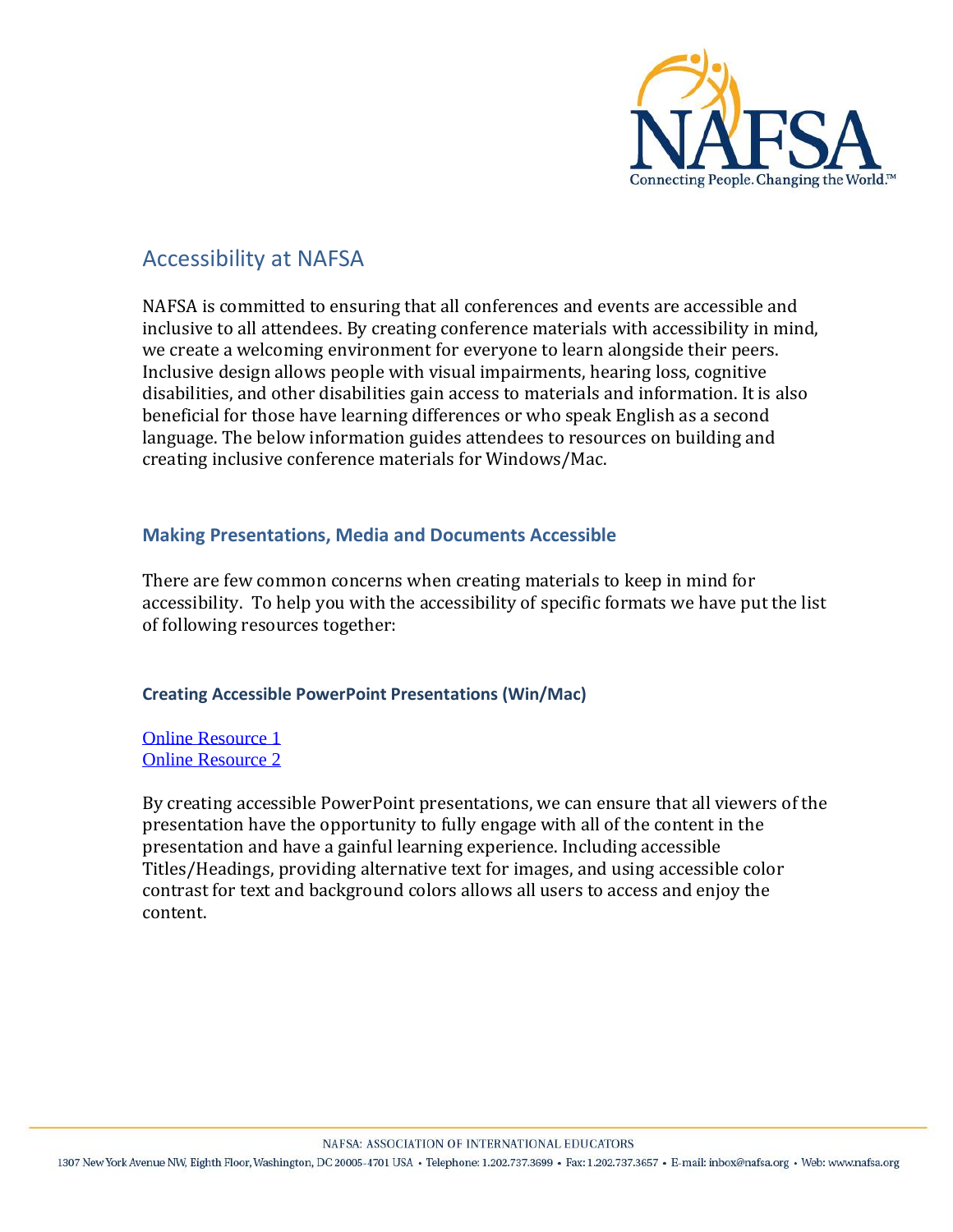

## **Creating Accessible Word Documents (Win/Mac)**

[Online Resource 1](https://www.queensu.ca/accessibility/how-info/accessible-documents/creating-accessible-word-documents-windowsmac) [Online Resource 2](https://support.office.com/en-us/article/make-your-word-documents-accessible-to-people-with-disabilities-d9bf3683-87ac-47ea-b91a-78dcacb3c66d)

When creating accessible word documents, implementing simple features such as headings, tables, and providing alternative text for images allows users to engage with all of the content in the document. For example, using headings allows users screen reader and keyboard to navigate through different sections of the word document using keyboard shortcuts.

## **Creating Accessible Excel Documents (Win/Mac)**

#### [Online Resource](https://support.office.com/en-us/article/make-your-excel-documents-accessible-to-people-with-disabilities-6cc05fc5-1314-48b5-8eb3-683e49b3e593)

Using accessible column header names and row headers can help screen reader users to easily navigate through tables and information in an excel document and help to keep a visually organized spreadsheet for users with other visual disabilities.

#### **Video Accessibility**

[Online Resource 1](https://www.queensu.ca/accessibility/how-info/video-accessibility) [Online Resource 2](https://www.washington.edu/accessibility/videos/)

Implementing the use of Closed Captioning (CC) along with Audio Description (AD) allows users who are deaf/hard of hearing and blind/visually impaired to access important audio and visual content in videos. Similarly, ensuring that you are using host platforms with accessible video controls for play, Pause, and volume (etc.) allow for users to access the videos with different settings and speeds.

NAFSA: ASSOCIATION OF INTERNATIONAL EDUCATORS

1307 New York Avenue NW, Eighth Floor, Washington, DC 20005-4701 USA · Telephone: 1.202.737.3699 · Fax: 1.202.737.3657 · E-mail: inbox@nafsa.org · Web: www.nafsa.org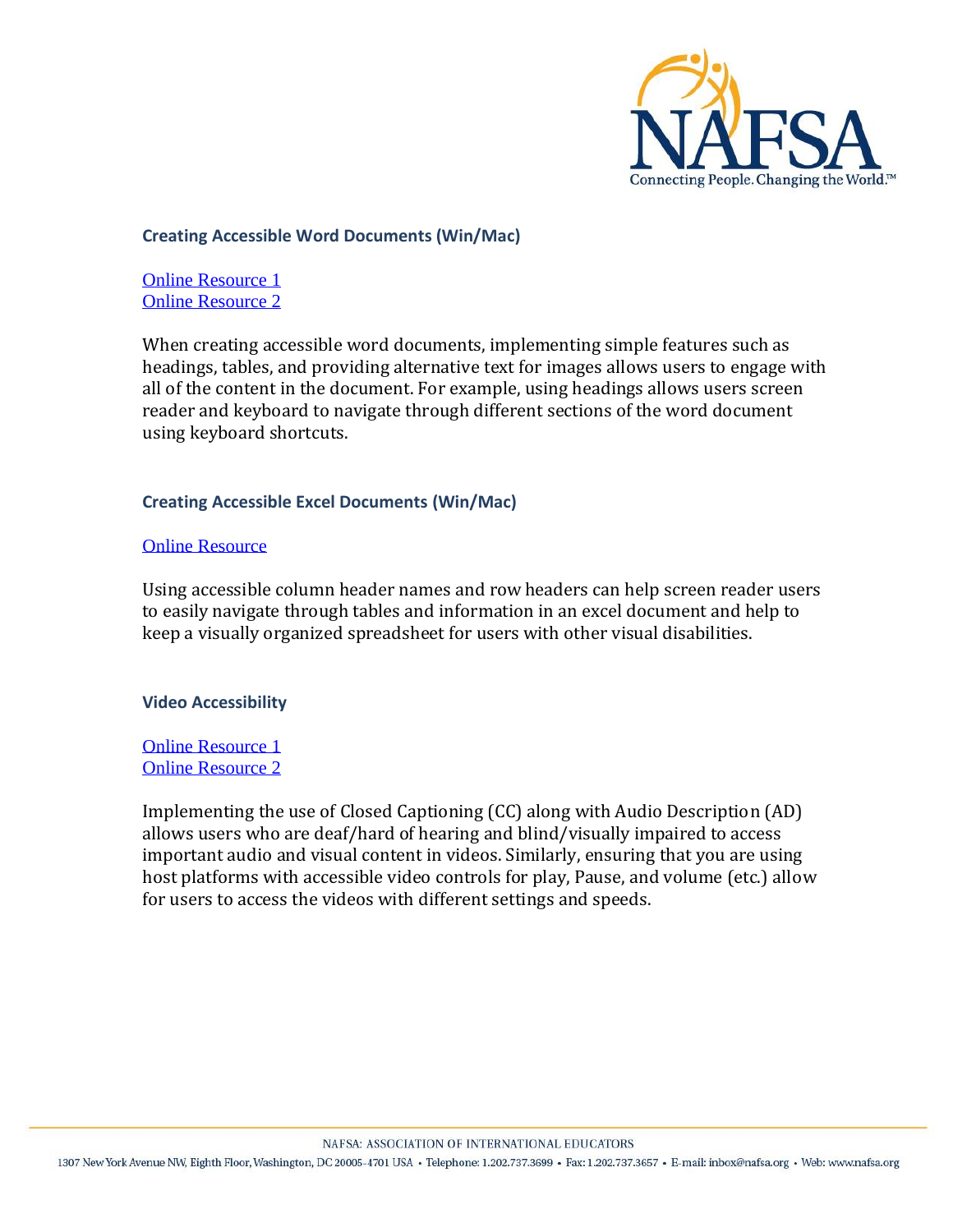

### **PDF Documents**

#### [Generating accessible pdfs from MS office](https://support.office.com/en-us/article/create-accessible-pdfs-064625e0-56ea-4e16-ad71-3aa33bb4b7ed#PickTab=Windows) documents

Including appropriate tags in PDFs allows screen reader users to access the information in the PDFs, which would otherwise be rendered like images by the screenreader.

#### [Custom Acrobat Pro Documents](https://helpx.adobe.com/ca/acrobat/using/create-verify-pdf-accessibility.html)

This product assists in tagging PDF documents to help make them more accessible to screen reader users, Braille readers, etc.

## **Learn More about Conference Accessibility**

To learn more about ensuring that all participants can access materials and presentations at your conference, visit the W3c page on Conference Accessibility here:

[W3c Conference Accessibility](https://www.w3.org/WAI/teach-advocate/accessible-presentations/)

## **Learn More About Digital and Web Accessibility**

To learn more about what accessibility is and why we do it, check out these resources from W3C and the A11y Project.

W3C[: https://www.w3.org/standards/webdesign/accessibility](https://www.w3.org/standards/webdesign/accessibility) The A11y Project: [https://a11yproject.com](https://a11yproject.com/)

1307 New York Avenue NW, Eighth Floor, Washington, DC 20005-4701 USA · Telephone: 1.202.737.3699 · Fax: 1.202.737.3657 · E-mail: inbox@nafsa.org · Web: www.nafsa.org